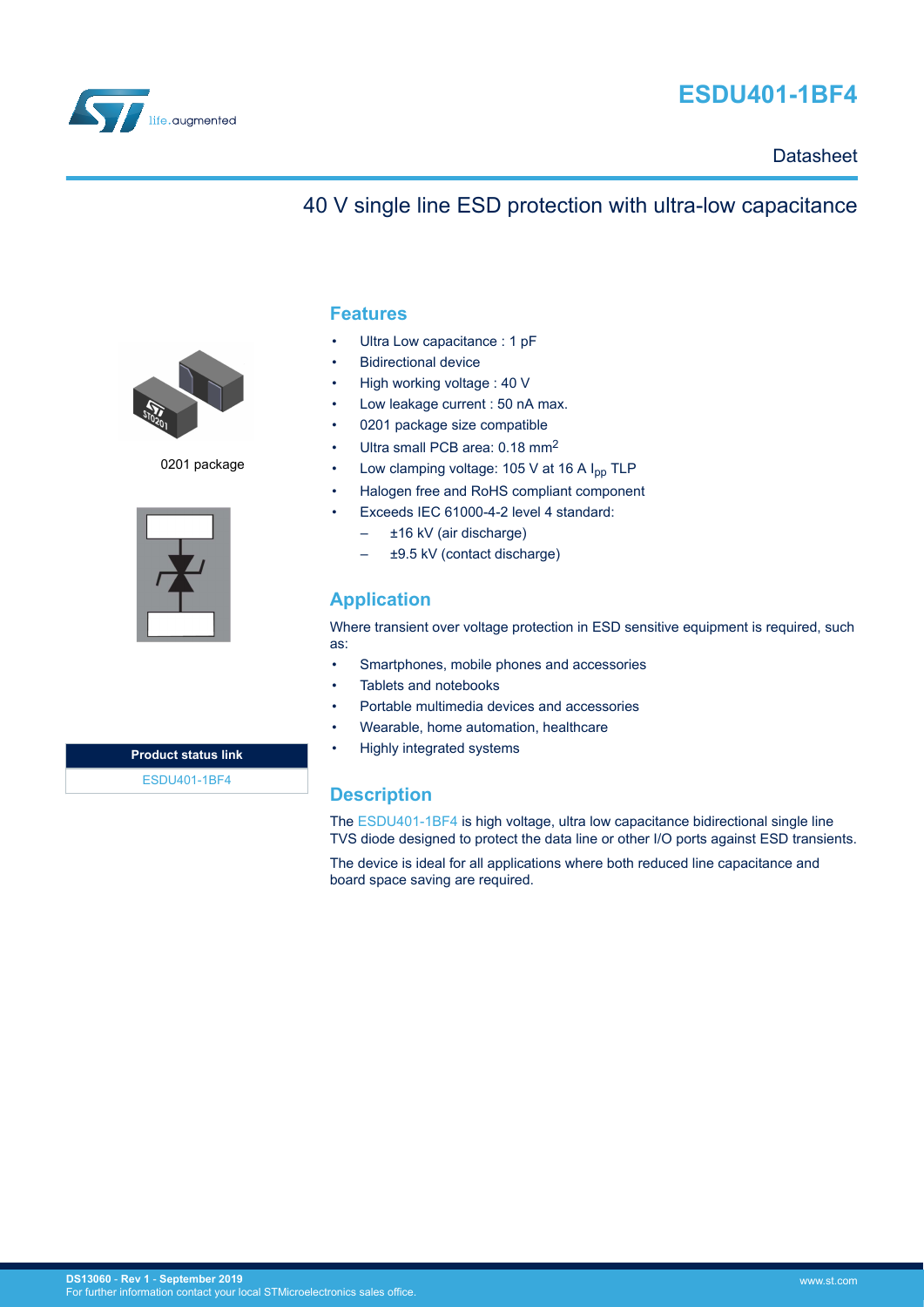# **1 Characteristics**

| Symbol                      |                                                    | Value                           | <b>Unit</b> |    |  |
|-----------------------------|----------------------------------------------------|---------------------------------|-------------|----|--|
| $V_{\text{pp}}$             | Peak pulse voltage                                 | IEC 61000-4-2 contact discharge | ±9.5        |    |  |
|                             |                                                    | IEC 61000-4-2 air discharge     | ±16         | kV |  |
| $P_{\text{pp}}$             | Peak pulse power (8/20 µs)                         | 40                              | W           |    |  |
| I <sub>pp</sub>             | Peak pulse current (8/20 µs)                       | 0.7                             | A           |    |  |
| Tj                          | Operating junction temperature range               | $-55$ to $+150$                 |             |    |  |
| $\mathsf{T}_{\textsf{stg}}$ | Storage junction temperature range                 | $-65$ to $+150$                 | $^{\circ}C$ |    |  |
| ΤL                          | Maximum lead temperature for soldering during 10 s | 260                             |             |    |  |

#### **Table 1. Absolute maximum ratings (Tamb = 25 °C)**

### **Figure 1. Electrical characteristics (definitions)**



### **Table 2. Electrical characteristics (values) (Tamb = 25° C)**

| <b>Symbol</b>   | <b>Parameter</b>   | <b>Test condition</b>                                         | Min. | Typ. | Max. | <b>Unit</b> |
|-----------------|--------------------|---------------------------------------------------------------|------|------|------|-------------|
| $V_{BR}$        | $I_R = 1$ mA       |                                                               | 41   | 44   | 46   | v           |
| I <sub>RM</sub> | Leakage current    | $VRM = 40 V$                                                  |      |      | 50   | nA          |
| $V_{CL}$        | Clamping voltage   | IEC 61000-4-2, 8 kV<br>contact discharge measured after 30 ns |      | 105  |      | V           |
| $V_{CL}$        | Clamping voltage   | $8/20$ µs waveform, $I_{PP} = 0.7$ A                          |      | 50   |      | V           |
| $R_D$           | Dynamic resistance | Pulse duration 100 ns                                         |      | 3.5  |      | Ω           |
| $C_{LINE}$      | Line capacitance   | $V_{LINE}$ = 40 V, F = 1 MHz, $V_{OSC}$ = 30 mV               |      | 1.1  | 1.3  | pF          |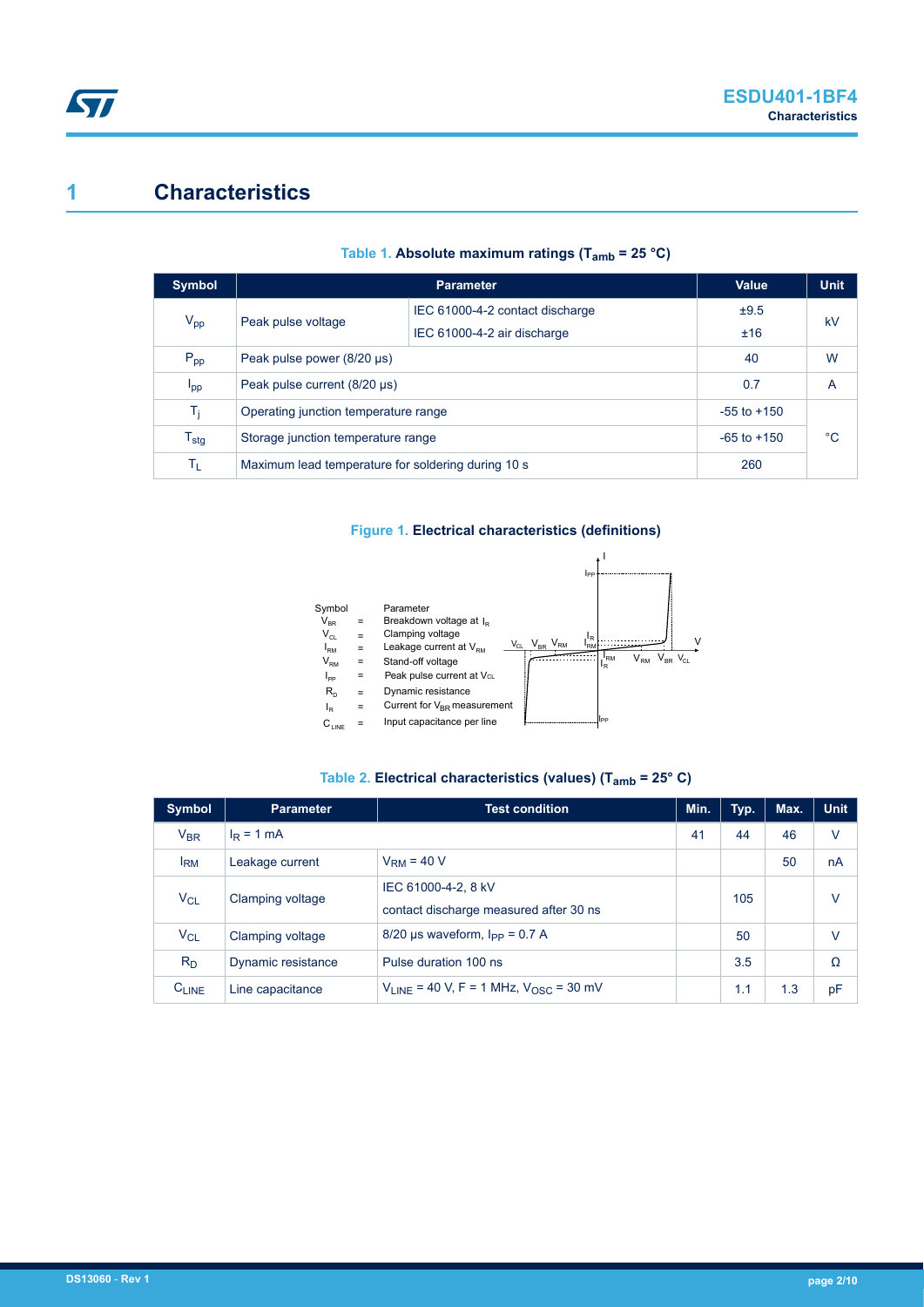

**ST** 







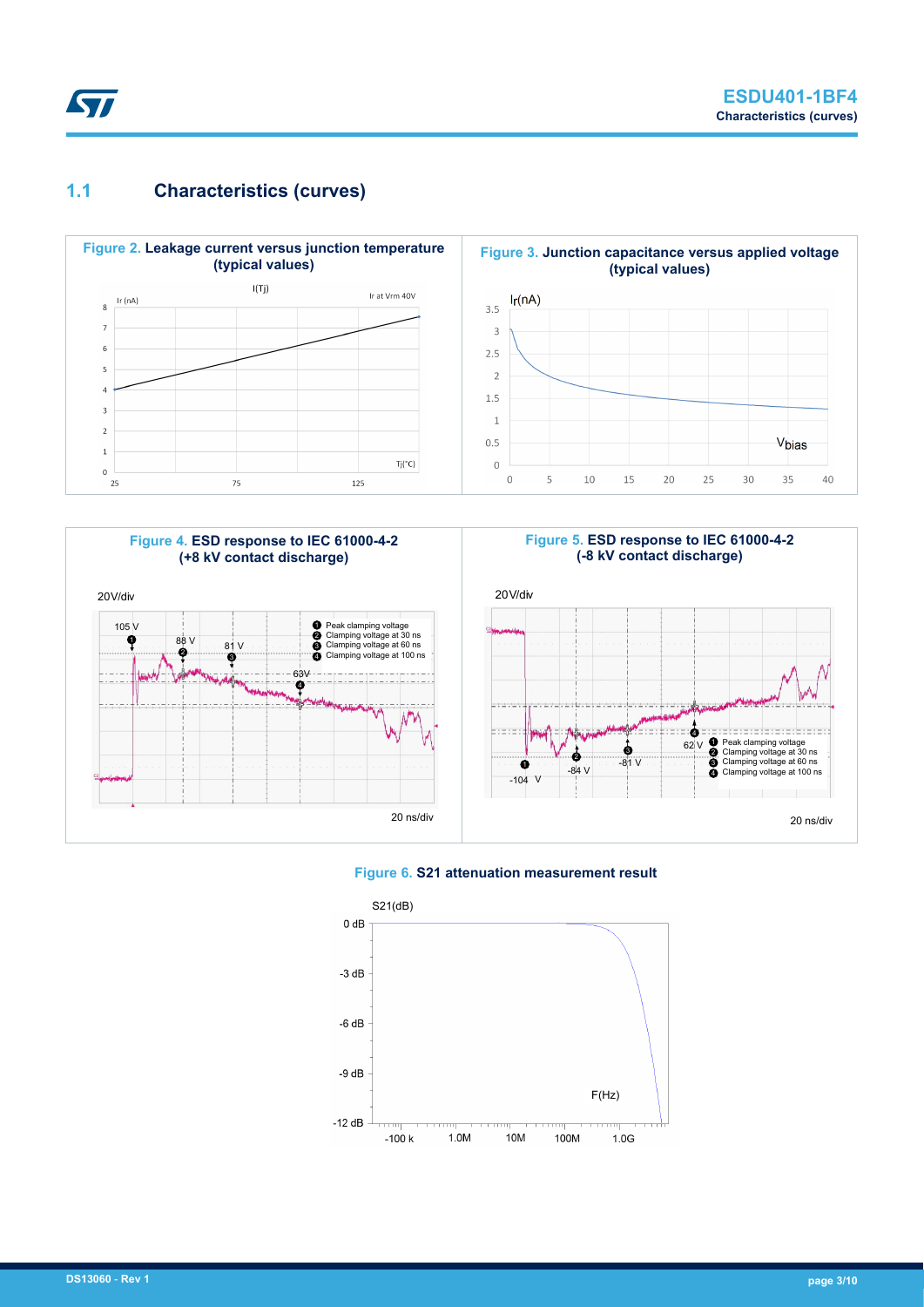# **2 Package information**

In order to meet environmental requirements, ST offers these devices in different grades of [ECOPACK](https://www.st.com/ecopack) packages, depending on their level of environmental compliance. ECOPACK specifications, grade definitions and product status are available at: [www.st.com.](http://www.st.com) ECOPACK is an ST trademark.

## **2.1 ST0201 package information**



#### **Figure 7. ST0201 package outline**

### **Table 3. ST0201 package mechanical data**

|                | <b>Dimensions</b>  |       |       |               |        |        |  |
|----------------|--------------------|-------|-------|---------------|--------|--------|--|
| Ref.           | <b>Millimeters</b> |       |       | <b>Inches</b> |        |        |  |
|                | Min.               | Typ.  | Max.  | Min.          | Typ.   | Max.   |  |
| A              | 0.280              | 0.300 | 0.320 | 0.0110        | 0.0118 | 0.0126 |  |
| b              | 0.125              | 0.140 | 0.155 | 0.0049        | 0.0055 | 0.0061 |  |
| D              | 0.570              | 0.600 | 0.630 | 0.0224        | 0.0236 | 0.0248 |  |
| D <sub>1</sub> |                    | 0.350 |       |               | 0.0138 |        |  |
| Е              | 0.270              | 0.300 | 0.330 | 0.0106        | 0.0118 | 0.0130 |  |
| E <sub>1</sub> | 0.175              | 0.190 | 0.205 | 0.0069        | 0.0075 | 0.0081 |  |
| fD             | 0.040              | 0.055 | 0.070 | 0.0015        | 0.0021 | 0.0028 |  |
| fE             | 0.040              | 0.055 | 0.070 | 0.0115        | 0.0021 | 0.0028 |  |

#### *Note: Marking can be rotated by 90° or 180° to differentiate assembly location.*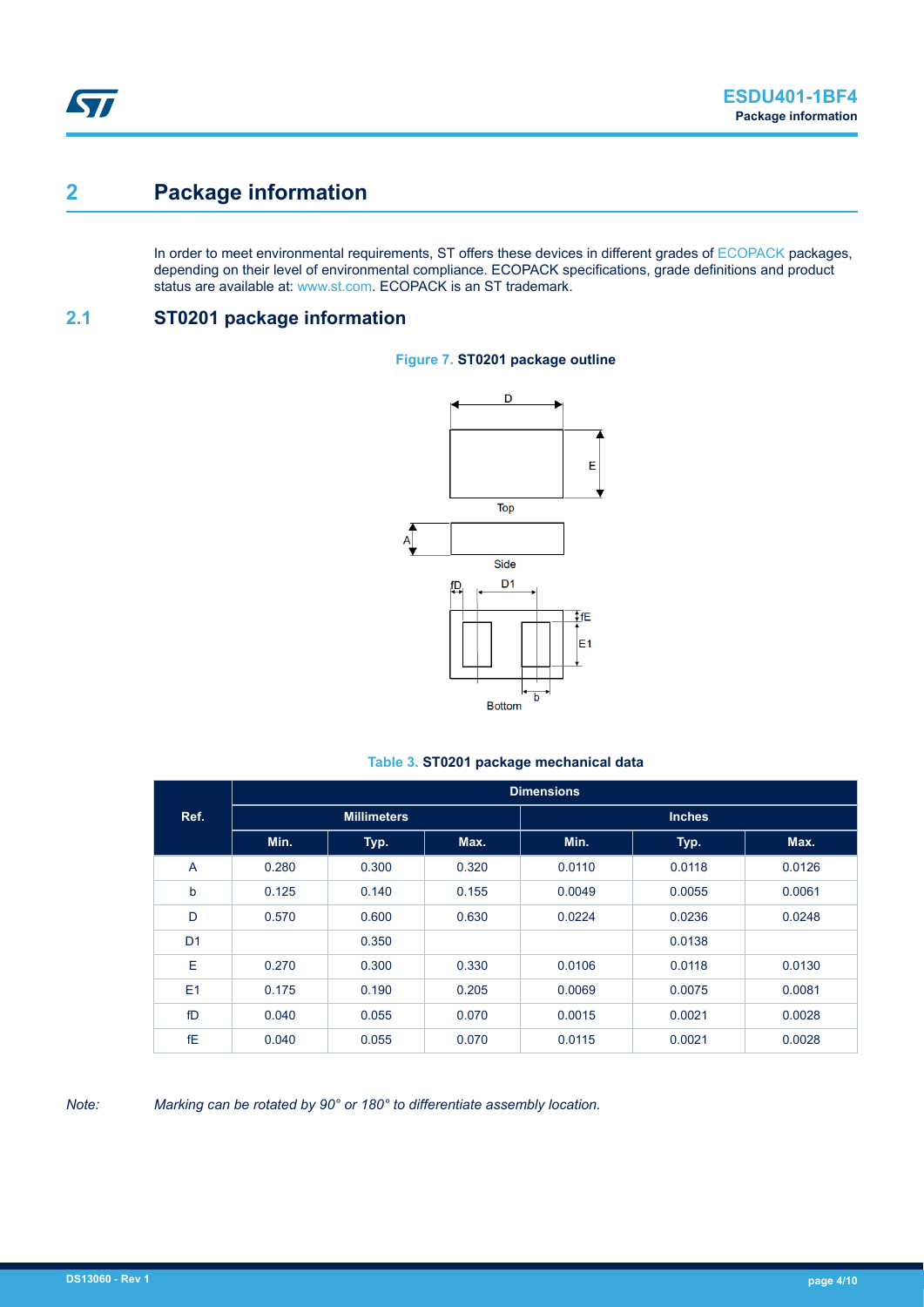### **Figure 8. Tape and reel specification**

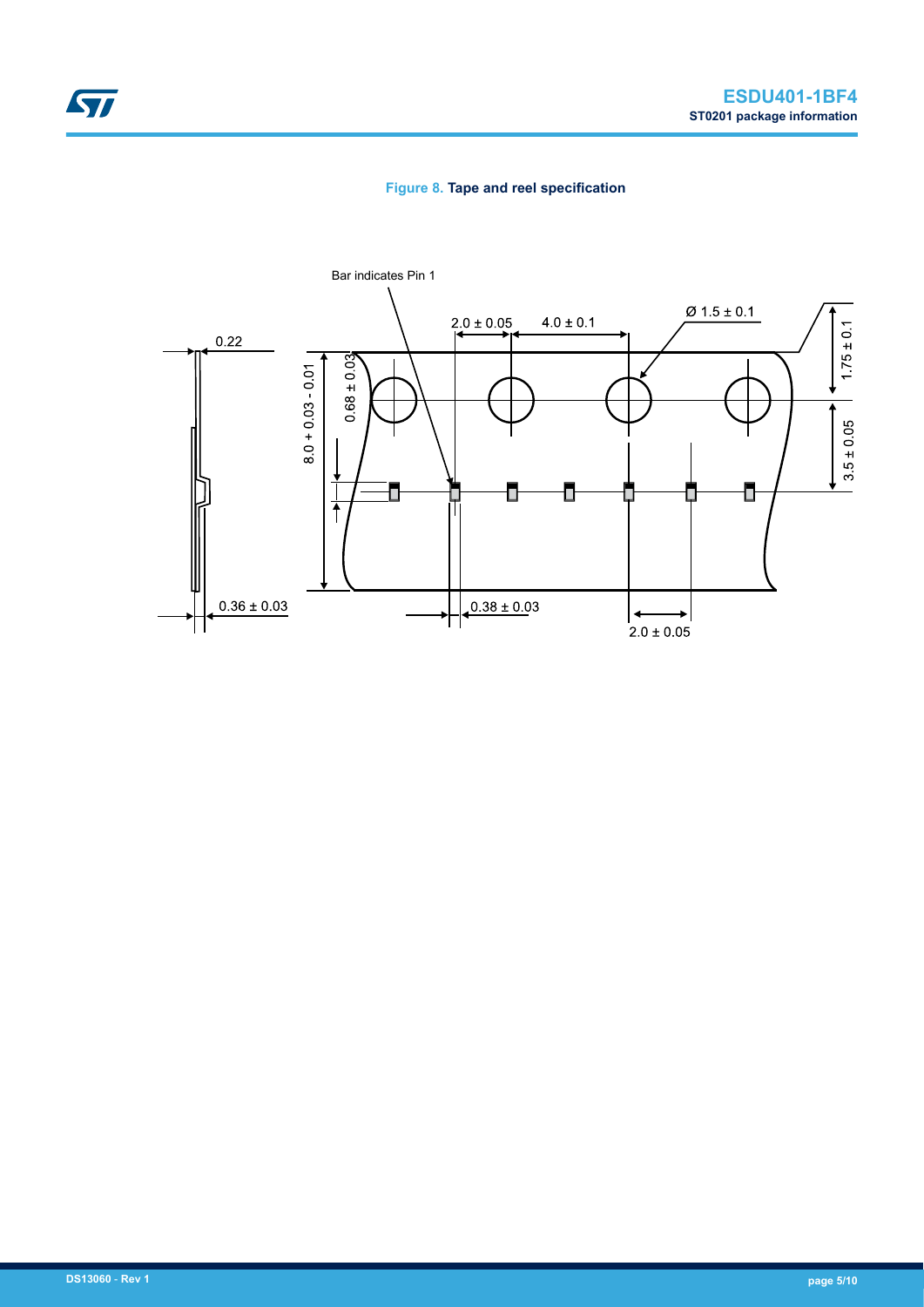# **3 Recommendation on PCB assembly**

## **3.1 Footprint**

- 1. Footprint in mm
	- a. SMD footprint design is recommended.

#### **Figure 9. Footprint in mm**



Solder mask opening

## **3.2 Stencil opening design**

- 1. Reference design
	- a. Stencil opening thickness: 75 μm / 3 mils



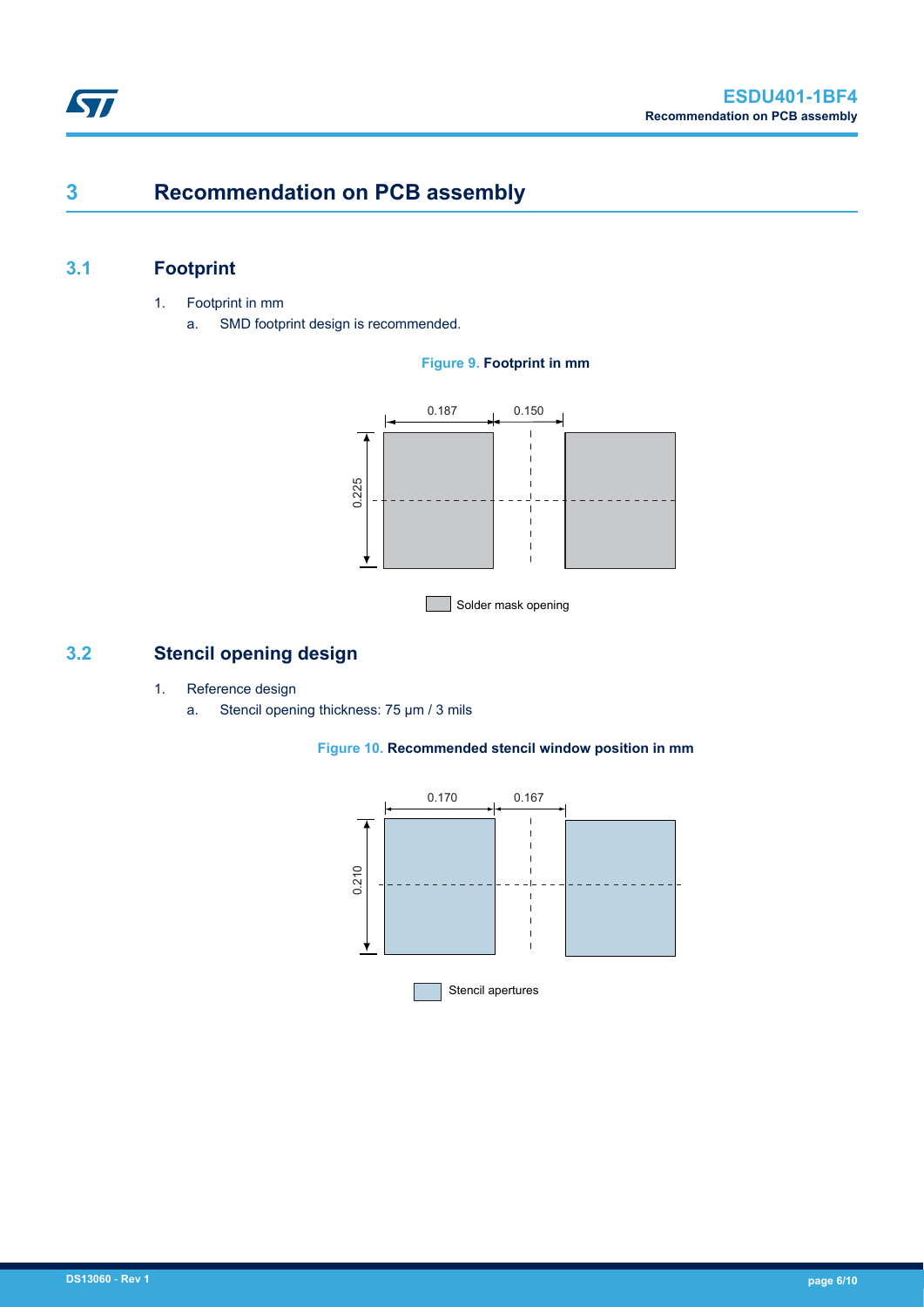### **3.3 Solder paste**

57

- 1. Halide-free flux qualification ROL0 according to ANSI/J-STD-004.
- 2. "No clean" solder paste is recommended.
- 3. Offers a high tack force to resist component movement during high speed.
- 4. Use solder paste with fine particles: powder particle size 20-38 µm.

### **3.4 Placement**

- 1. Manual positioning is not recommended.
- 2. It is recommended to use the lead recognition capabilities of the placement system, not the outline centering
- 3. Standard tolerance of ±0.05 mm is recommended.
- 4. 1.0 N placement force is recommended. Too much placement force can lead to squeezed out solder paste and cause solder joints to short. Too low placement force can lead to insufficient contact between package and solder paste that could cause open solder joints or badly centered packages.
- 5. To improve the package placement accuracy, a bottom side optical control should be performed with a high resolution tool.
- 6. For assembly, a perfect supporting of the PCB (all the more on flexible PCB) is recommended during solder paste printing, pick and place and reflow soldering by using optimized tools.

### **3.5 PCB design preference**

- 1. To control the solder paste amount, the closed via is recommended instead of open vias.
- 2. The position of tracks and open vias in the solder area should be well balanced. A symmetrical layout is recommended, to avoid any tilt phenomena caused by asymmetrical solder paste due to solder flow away.

#### **3.6 Reflow profile**

#### **Figure 11. ST ECOPACK recommended soldering reflow profile for PCB mounting**



*Note: Minimize air convection currents in the reflow oven to avoid component movement. Maximum soldering profile corresponds to the latest IPC/JEDEC J-STD-020.*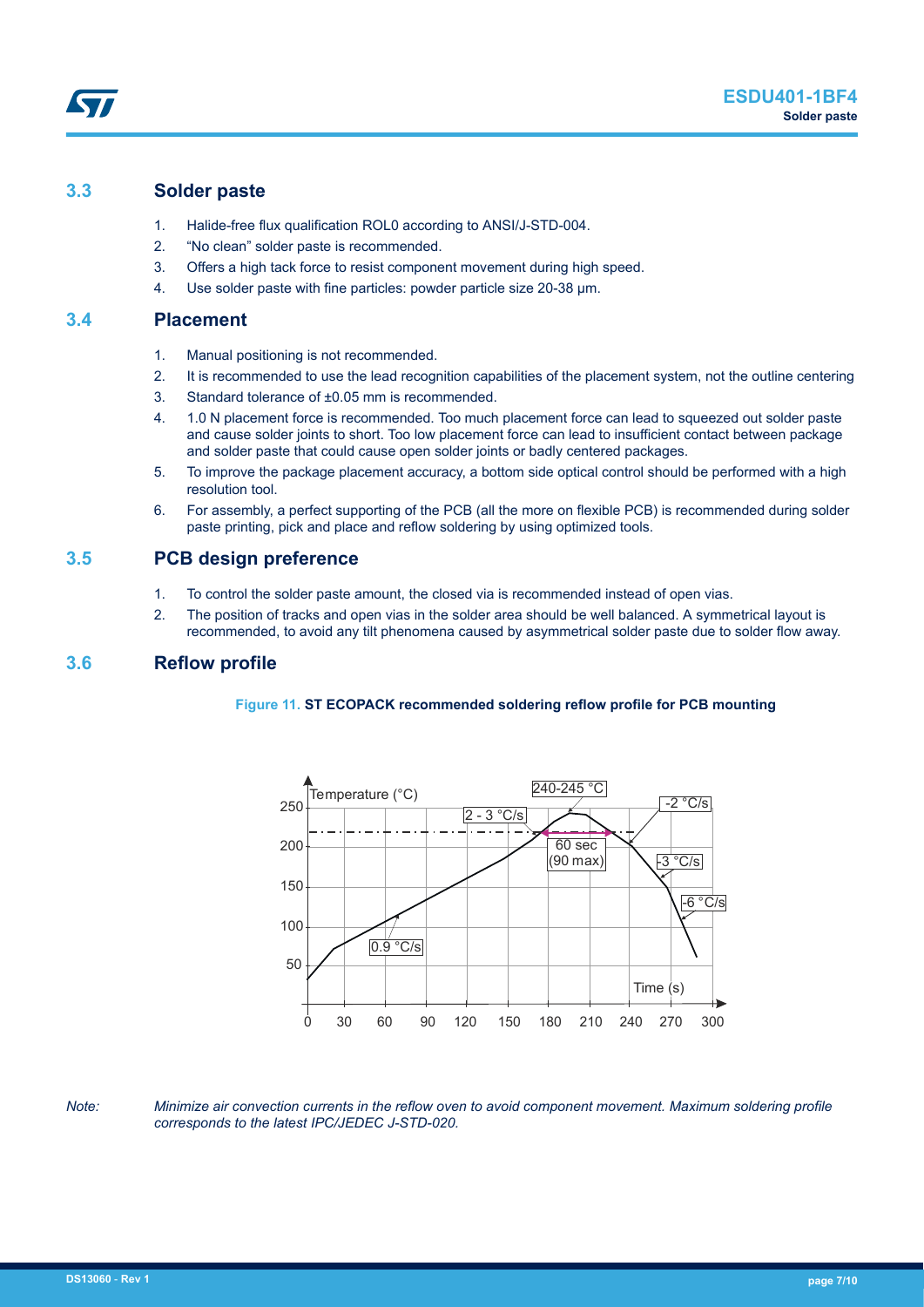# **4 Ordering information**

## **Table 4. Ordering information**

| Order code   | <b>Marking</b> | Package | Weight             | Base qty. | Delivery mode |
|--------------|----------------|---------|--------------------|-----------|---------------|
| ESDU401-1BF4 | g(ʻ            | ST0201  | $0.116 \text{ mg}$ | 15000     | Tape and reel |

*1. The marking can be rotated by multiples of 90° to differentiate assembly location*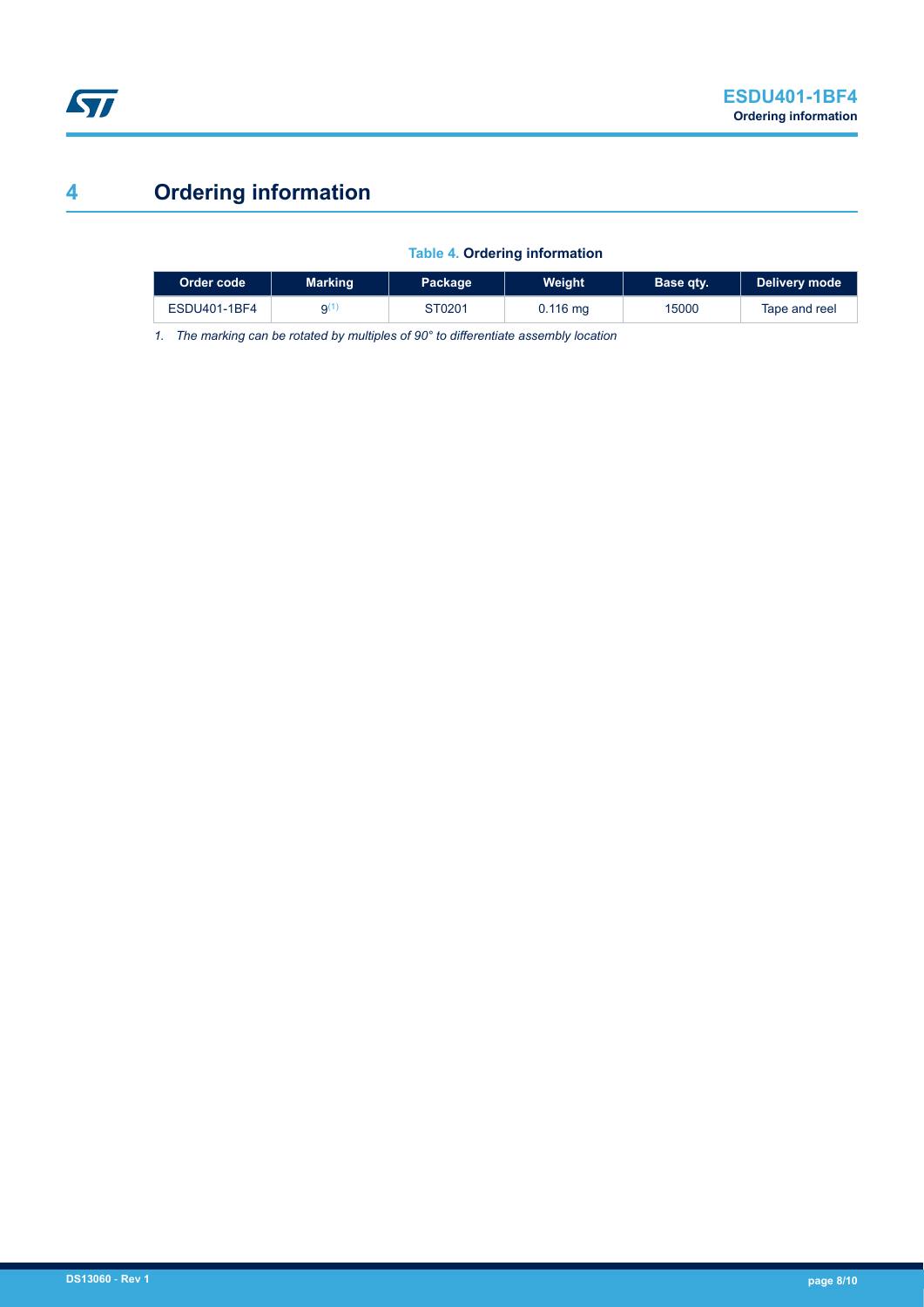# **Revision history**

### **Table 5. Document revision history**

| Date <sup>'</sup> | <b>Revision</b> | <b>Changes</b> |
|-------------------|-----------------|----------------|
| 30-Sep-2019       |                 | First issue.   |